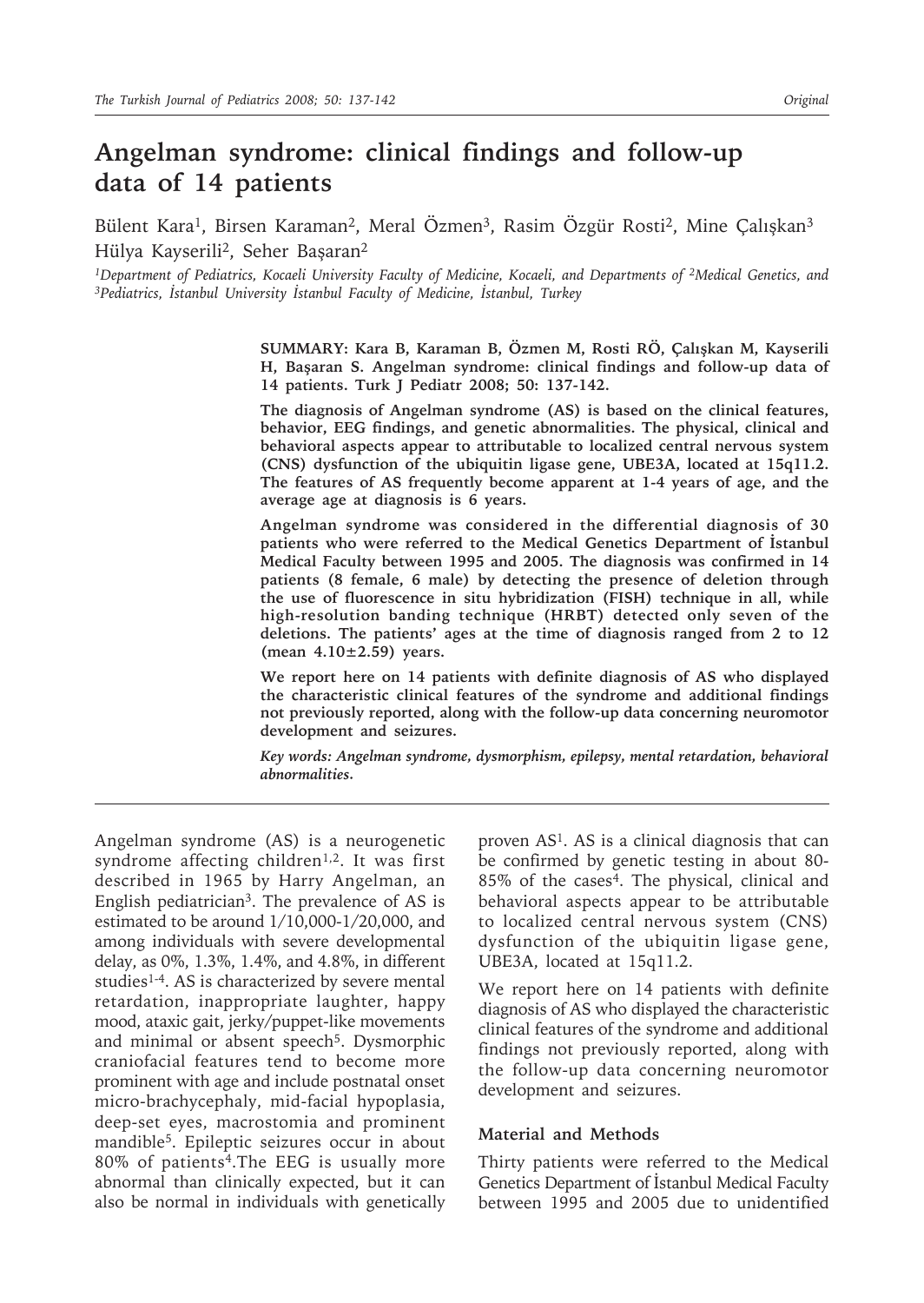etiology of severe mental retardation, severe speech deficit, dysmorphic features, and epileptic seizures or abnormal EEG findings, and AS was suspected in the differential diagnosis. All patients were evaluated by a clinical geneticist. Metabolic screening tests were performed in all and cranial magnetic resonance imaging (MRI) in 29.

Cytogenetic analysis was performed by highresolution banding technique (HRBT) using thymidine on all of the patients' blood lymphocytes. Twenty metaphases were analyzed for each individual. Fluorescent in situ hybridization (FISH) studies were carried out with SNRPN probe (Cytocell). Hybridization and application were performed according to the manufacturers' protocols. DAPI (4', 6-diamidino-2-phenyl-indole), FITC, and Rhodamine fluorescence signals were detected using specific filter combinations (Pinkel #1, Chroma Technology).

## **Results**

The diagnosis of AS was confirmed in 14 patients (8 female, 6 male) who had preliminary diagnosis of AS by detecting the presence of deletion through the use of FISH technique in all, while HRBT detected only seven of the deletions (Table I). The patients' ages at the time of diagnosis ranged from 2 to 12

years (mean 4.10±2.59 years). Gender, age, age and head circumference at diagnosis, and cytogenetic analysis (HRBT and FISH) results of patients are shown in Table I. All patients showed severe developmental delay, severe speech deficit or absent speech, movement and gait problems and behavioral abnormalities. Six of them (42.8%) were ambulatory, 2 (15%) could walk with support, and 6 could not walk; 11 of them (78.5%) had absence of speech, and 2 (14.2%) were able to speak a few meaningful words. The gross motor and language development of the patients are summarized in Table I. Dysmorphic facial features, neurologic and behavioral abnormalities and pathologic EEG findings consistent with the diagnosis of AS according to the criteria of Williams et al.<sup>6</sup> are shown in Table II. Additional clinical findings observed in our patients are summarized in Table III. Dysplastic and/or simple ear and helical abnormalities (42.8%), clinodactyly (35.7%), flat philtrum (35.7%), pes equinovarus deformity (21.4%), midfacial hypoplasia (21.4%), retro-micrognathia (21.4%), narrow high-arched palate (28.5%) and finger pads (28.5%) were the frequently associated physical findings in our group of patients.

All patients had seizures and were on antiepileptic therapy. Seizures were completely controlled in 4 patients, and partially controlled in 10. The

**Table I.** Gender, Age, Age and Head Circumference at Diagnosis, Time of Gross Motor and Speech Development, and Cytogenetic Analysis (HRBT and FISH) Results of 14 Patients with Angelman Syndrome

|                |        |                | Age<br>at            |                 |                        |           |                          |         |             |                |
|----------------|--------|----------------|----------------------|-----------------|------------------------|-----------|--------------------------|---------|-------------|----------------|
| No.            | Gender | Age<br>(years) | diagnosis<br>(years) | Head<br>control | Unsupported<br>sitting | Walking   | Speech<br>(single words) |         | <b>FISH</b> | <b>HRBT</b>    |
| 1              | Female | $\overline{7}$ | 3                    | 46.5            | P                      | 18 months | 4.5 years                | None    | $^{+}$      |                |
| $\mathfrak{D}$ | Male   | 12             | 5                    | 50.2            | ?                      | 6 months  | None                     | None    | $^{+}$      |                |
| 3              | Female | 20             | 12                   | 50.5            | 1.5 years              | 5 years   | None                     | None    | $^{+}$      |                |
| 4              | Male   | 36/12          | $3 \frac{3}{12}$     | 46.5            | P                      | 6 months  | None                     | None    | $^{+}$      |                |
| 5.             | Female | 4              | 26/12                | 44              | 9 months               | 2 years   | None                     | 3 years | $^{+}$      |                |
| 6              | Female | 6              | 5                    | 48              | 5 months               | 2 years   | 2.5 years                | None    | $^{+}$      |                |
| 7              | Female | 12             | 5                    | 47              | 3.5 months             | 2.5 years | None                     | 2 years | $^{+}$      | $^{+}$         |
| 8              | Female | 5              | 3                    | 47              | 2 months               | 7 months  | 18 months                | None    | $^{+}$      | $^{+}$         |
| 9              | Male   | 36/12          | 3                    | 47              | 3 months               | 11 months | 2.5 years                | None    | $^{+}$      | $^{+}$         |
| 10             | Female | 6              | 6                    | 45.5            | 1 month                | 14 months | 2.5 years                | None    | $+$         | $+$            |
| 11             | Male   | 29/12          | $2 \frac{4}{12}$     | 45              | ?                      | 6 months  | 28/12<br>years           | None    | $^{+}$      | $^{+}$         |
| 12             | Male   | 2              | 2                    | 46.5            | 12 months              | 18 months | None                     | None    | $^{+}$      | $\overline{+}$ |
| 13             | Female | 6.5            | 3                    | 47              | 1 month                | 11 months | None                     | None    | $^{+}$      | $^{+}$         |
| 14             | Male   | 24/12          | 24/12                | 47              | 3 months               | 11 months | None                     | None    | $^{+}$      | $^{+}$         |

HRBT: High–resolution banding technique. FISH: Fluorescent in situ hybridization.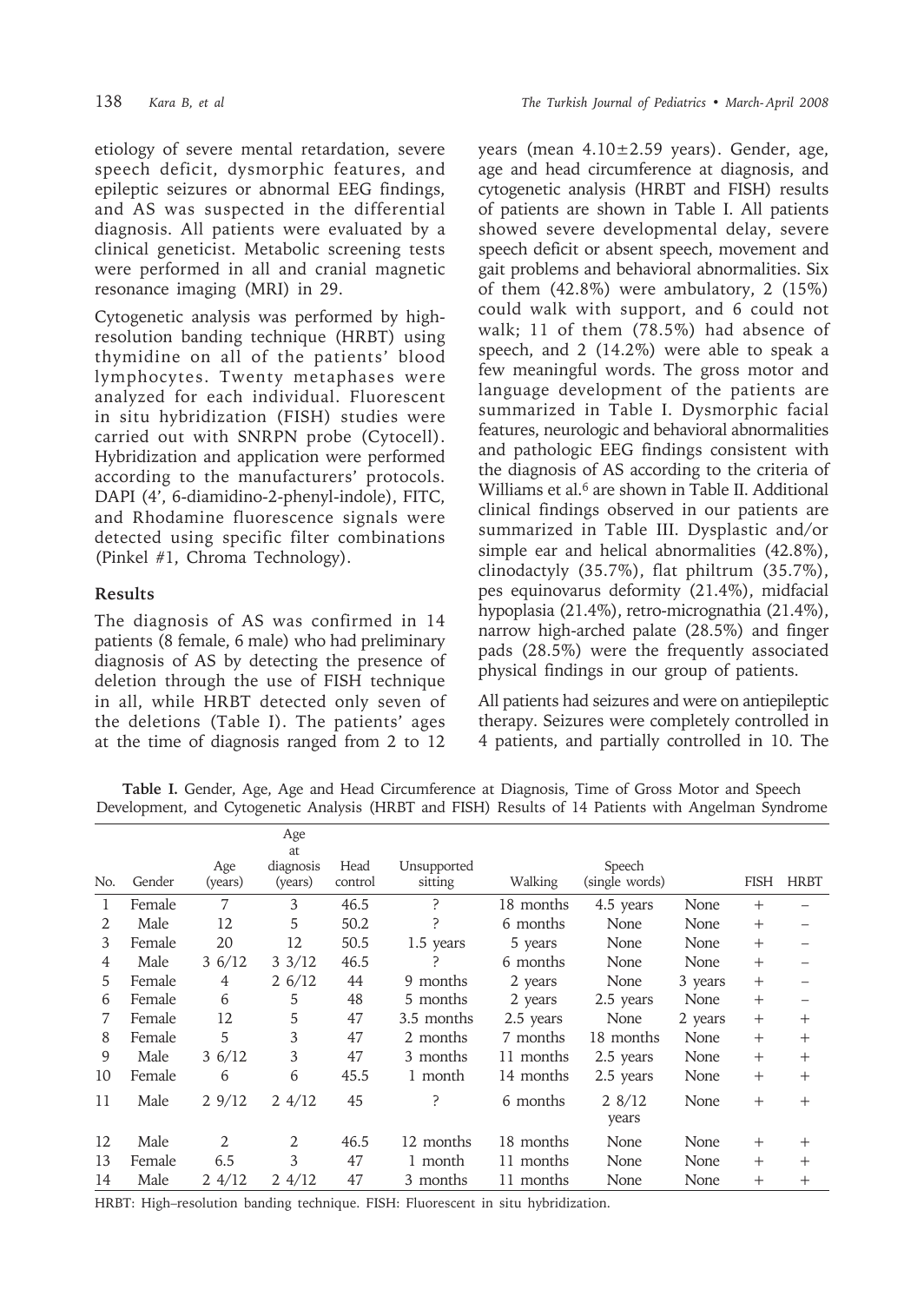| A-Consistent features                                                                                                                                                                                                                                                                                                                                                                                                                   | Frequency                                                                                                                                                                                                                                                 |
|-----------------------------------------------------------------------------------------------------------------------------------------------------------------------------------------------------------------------------------------------------------------------------------------------------------------------------------------------------------------------------------------------------------------------------------------|-----------------------------------------------------------------------------------------------------------------------------------------------------------------------------------------------------------------------------------------------------------|
| Developmental delay, functionally severe<br>Speech impairment, none or minimal<br>Movement or balance disorder<br>Behavioral abnormalities                                                                                                                                                                                                                                                                                              | 14/14 (100%)<br>14/14 (100%)<br>14/14 (100%)<br>14/14 (100%)                                                                                                                                                                                              |
| B-Frequent features<br>Absolute microcephaly<br>Relative microcephaly<br>Seizures<br>Abnormal EEG                                                                                                                                                                                                                                                                                                                                       | $10/14$ $(71.4\%)$<br>$4/14$ $(28.5\%)$<br>14/14 (100%)<br>14/14 (100%)                                                                                                                                                                                   |
| C-Associated features<br>Sleep disturbance<br>Attraction to or fascination with water<br>Wide mouth, wide-spaced teeth<br>Hypopigmented skin, light hair and eye color<br>Frequent drooling<br>Hyperactive lower extremity deep tendon reflexes<br>Increased sensitivity to heat<br>Strabismus<br>Uplifted, flexed arm position during ambulation<br>Feeding problems during infancy<br>Flat occiput<br>Protruding tongue<br>Prognathia | $12/14$ $(85.7\%)$<br>$11/14$ (78.5%)<br>10/14 (71.4%)<br>$8/14$ (57.1%)<br>$7/14$ $(50\%)$<br>$7/14$ (50%)<br>$7/14$ (50%)<br>$6/14$ $(42.8\%)$<br>$5/14$ $(35.7\%)$<br>$5/14$ $(35.7\%)$<br>$4/14$ $(28.5\%)$<br>$4/14$ $(28.5\%)$<br>$3/14$ $(21.4\%)$ |

**Table II.** Frequency of Features in our Series According to Angelman Syndrome Diagnostic Criteria of Williams et al. (1995)

|  | Table III. Frequency of Additional Anomalies Observed in our Series Not Listed |  |                                             |  |  |  |
|--|--------------------------------------------------------------------------------|--|---------------------------------------------|--|--|--|
|  |                                                                                |  | in the Consensus Criteria (Williams et al.) |  |  |  |

| Feature                                           | Frequency         |
|---------------------------------------------------|-------------------|
| General                                           |                   |
| Thin skin                                         | $1/14$ $(7.1\%)$  |
| Dry plantar skin                                  | $1/14$ $(7.1\%)$  |
| Face                                              |                   |
| Dysplastic and/or simple ear; helix abnormalities | $6/14$ $(42.8\%)$ |
| Flat philtrum                                     | 5/14 (35.7%)      |
| Narrow high-arched palate                         | 4/14(28.5%)       |
| Midfacial hypoplasia                              | $3/14$ $(21.4\%)$ |
| Retro-micrognathia                                | $3/14$ $(21.4\%)$ |
| Long eyelashes                                    | $2/14$ $(14.2\%)$ |
| Epicanthus                                        | $2/14(14.2\%)$    |
| Synophrys                                         | $1/14$ $(7.1\%)$  |
| Narrow forehead                                   | $1/14$ $(7.1\%)$  |
| Laterally sparse eyebrows                         | $1/14(7.1\%)$     |
| Short philtrum                                    | $1/14$ $(7.1\%)$  |
| Preauricular pit                                  | $1/14$ $(7.1\%)$  |
| Trunk                                             |                   |
| Pectus excavatum                                  | $1/14$ $(7.1\%)$  |
| Extremities                                       |                   |
| Clinodactyly                                      | 5/14 (35.7%)      |
| Finger pads                                       | $4/14$ $(28.5\%)$ |
| Pes equinovarus deformity                         | $3/14$ $(21.4\%)$ |
| Unclear palmar and plantar creases                | $3/14$ $(21.4\%)$ |
| Simian crease                                     | $3/14$ $(21.4\%)$ |
| Joint hyperextensibility                          | $2/14(14.2\%)$    |
| Hockey crease                                     | $1/14$ $(7.1\%)$  |
| Hyper–flexibility of first and fifth fingers      | $1/14$ $(7.1\%)$  |
| Cubitus valgus                                    | $1/14$ $(7.1\%)$  |
| Plantar crease                                    | $1/14$ $(7.1\%)$  |
| Genitourinary system                              |                   |
| Cryptorchidism                                    | $2/6$ (33.3%)     |
| Genital hypoplasia                                | $1/14$ $(7.1\%)$  |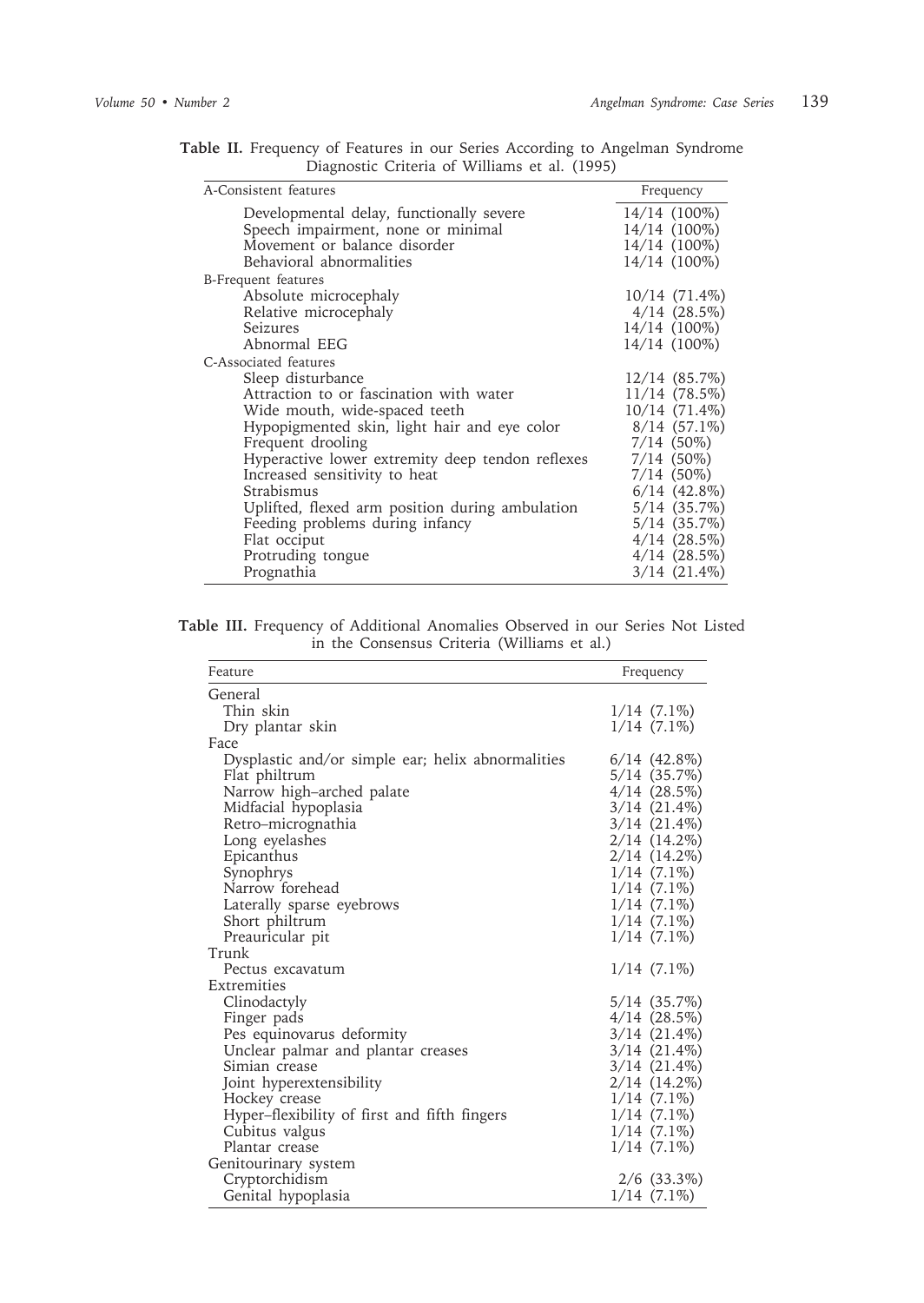onset of seizures, seizure type at onset, seizurefree period at follow-up, age at last seizure, and the recent antiepileptic therapy administered are summarized in Table IV.

Cranial MRI findings were normal in 11 patients and in 2 showed minimal cerebral atrophy. Cranial imaging was not performed in 1 patient. Metabolic screening tests revealed normal results in all patients. Family history was uneventful except for one with an epilepsy history.

## **Discussion**

Angelman syndrome (AS) is a geneticallydetermined developmental disorder caused by deletion of the maternally inherited chromosome 15q11-13 (75% of cases), paternal uniparental chromosome 15 disomy (2-3% of cases), methylation imprinting mutation (2-3% of cases), and UBE3A mutation  $(2-3\% \text{ of cases})^7$ . In the remaining 15-20% of patients, the genetic mechanism is still unknown. DNA methylation testing is a reliable screening test for deletions, uniparental disomy (UPD) or imprinting center (IC) defects, but it does not distinguish which of the three mechanisms is operative<sup>1,4</sup>. To determine the underlying mechanism, the next step is to perform chromosome 15 FISH analysis to detect 15q11.2-15q13 deletions. If there is no deletion, additional genetic testing is necessary to determine if either UPD or IC defects are present<sup>1</sup>. If the initial DNA methylation test is normal, UBE3A mutations may be the possible genetic mechanism, since these mutations have no effect on the DNA methylation pattern of the 15q11.2-15q13 region. Even though UBE3A mutation testing reveals normal results, the remaining group of patients could still be affected by AS, thus belonging to 10-15% of cases with unidentified etiology<sup>1</sup>. In our series, the diagnosis of AS was confirmed by only HRBT and FISH in 14 of 30 (47%) patients with the clinical characteristics of AS. It would well be possible that the number of AS patients may increase if the other three known genetic mechanisms operative for AS had been tested in our remaining 16 patients.

UBE3A was identified as the AS gene, located within the 15q11-13 region, in 1997 by two different groups<sup>8,9</sup>. It produces a protein called the E6-associated protein (E6AP), which acts as a cellular ubiquitin ligase enzyme<sup>1</sup>. In

| Table IV. Onset of Seizures, Seizure Type at Onset, Seizure-Free Period at Follow-Up, Age at Last Seizure, EEG Abnormalities at Diagnosis, and   |                    |                            |                     |         | Recent Antiepileptic Therapy in 14 Patients with Angelman Syndrome |          |                             |                |                                                                    |                              |                          |          |                     |         |
|--------------------------------------------------------------------------------------------------------------------------------------------------|--------------------|----------------------------|---------------------|---------|--------------------------------------------------------------------|----------|-----------------------------|----------------|--------------------------------------------------------------------|------------------------------|--------------------------|----------|---------------------|---------|
|                                                                                                                                                  | Case <sub>1</sub>  | Case 2                     | Case 3              | Case 4  | Case 5                                                             | Case 6   | Case 7                      | Case 8         | Case 9                                                             | Case 10                      | Case 11                  | Case 12  | Case 13             | Case 14 |
| Age at first visit<br>(years)                                                                                                                    |                    |                            |                     | 33/12   | 2.55                                                               | 5        | 3                           |                | 6                                                                  | 24/12                        |                          | ξ        | 24/12               |         |
| Age at seizure<br>(years)<br>onset                                                                                                               | 23/12              |                            |                     |         | 6/124                                                              | 13/12    | 13/12                       |                |                                                                    |                              | 3/12                     |          | 10/12               |         |
| Seizure type<br>at onset                                                                                                                         | 5                  | Afebrile Afebrile<br>5     | Afebrile<br>GTC     | Febrile | <b>GTC</b> Partial<br>Febrile                                      | Afebrile | Febrile<br>$\frac{?}{6/12}$ | Febrile<br>GTC | $\begin{array}{c} \rm{Spasm} \\ \rm{GTC} \\ \rm{2/12} \end{array}$ | Afebrile<br>Myodonic<br>4/12 | Febrile<br>GTC<br>$4/12$ | Afebrile | Afebrile            | Febrile |
| Seizure-free period                                                                                                                              | 4/12               |                            |                     | 26/12   |                                                                    | 6/12     |                             |                |                                                                    |                              |                          | 1/12     | 5/12                | 16/12   |
| at follow-up<br>(years)                                                                                                                          |                    |                            |                     |         |                                                                    |          |                             |                |                                                                    |                              |                          |          |                     |         |
| Total seizures                                                                                                                                   |                    | Multiple Multiple Multiple |                     |         |                                                                    | G        | Multiple                    |                | Multiple                                                           | Multiple                     |                          | Multiple |                     |         |
| <b>EEG</b> abnormality<br>at diagnosis                                                                                                           |                    |                            |                     |         |                                                                    |          |                             |                |                                                                    |                              |                          |          |                     |         |
| Recent antiepileptic<br>herapy                                                                                                                   | <b>JLBZ</b><br>VPA | VPA                        | <b>CLANZ</b><br>VPA | VPA     | PB                                                                 | VPA      | VPA<br>PB                   | VPA<br>CLNZ    | VPA<br>CLNZ                                                        | VPA                          | VPA                      | VPA      | <b>LMTG</b><br>CLNZ | VPA     |
| GTC: Generalized tonic-clonic. GT: Generalized tonic. VPA: Valproic acid. LMTG: Lamotrigine. CLNZ: Clonazepam. CLBZ: Clobazam. PB: Phenobarbital |                    |                            |                     |         |                                                                    |          |                             |                |                                                                    |                              |                          |          |                     |         |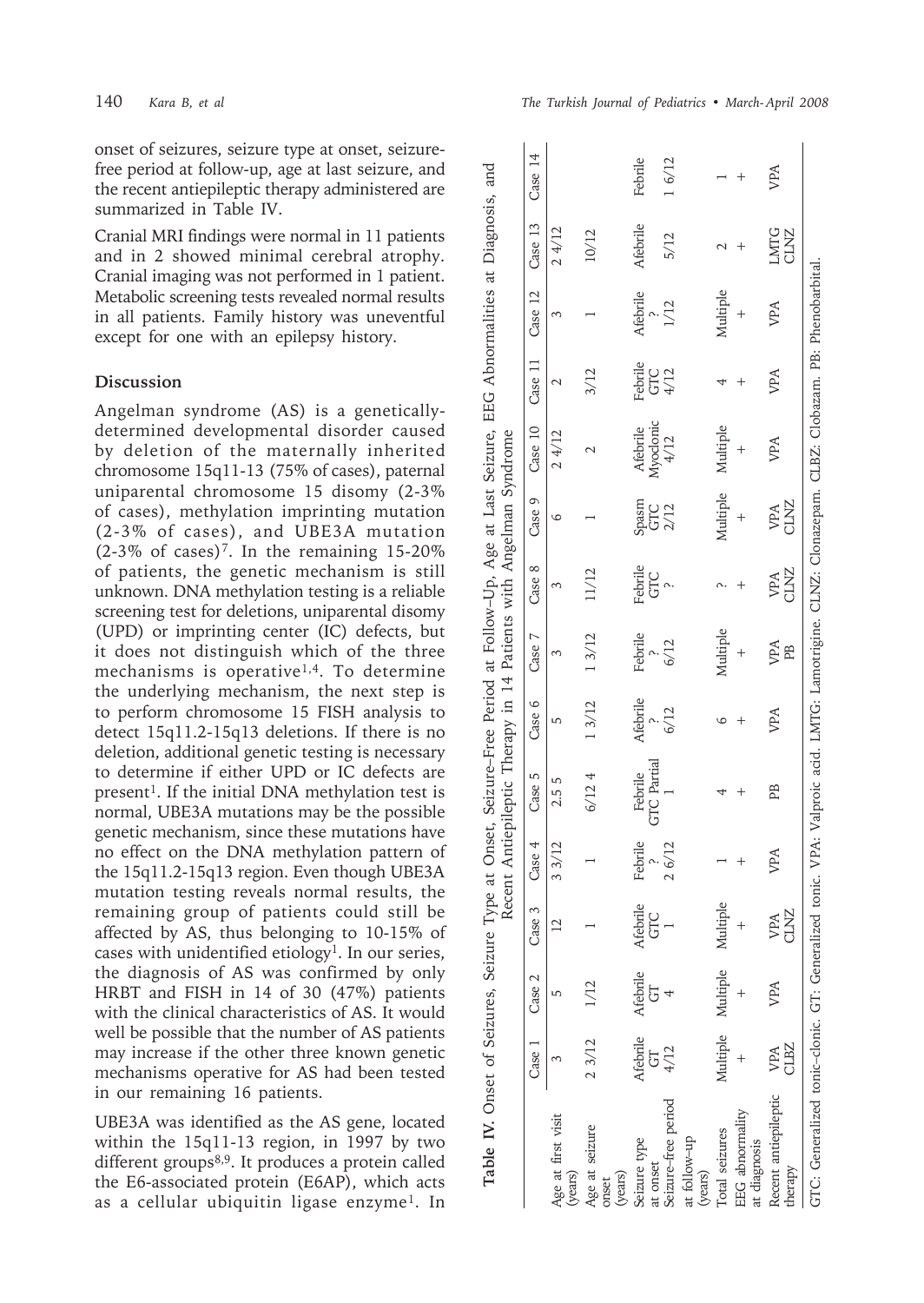certain regions of the normal brain, UBE3A is expressed only from the maternal allele and its expression in the AS brain with 15q11.1- 15q13 deletion is only about 10% that of normal<sup>10</sup>. This phenomenon of monoallelic or single chromosome regional expression is termed genomic imprinting, and AS is a typical example1,11. There is limited correlation between the clinical severity of AS and its type of genetic mechanism. Individuals with the large chromosome deletions are more likely to have seizures and microcephaly and are more likely to have skin, eye, and hair hypopigmentation<sup>1</sup>. Those with uniparental disomy are more likely to have no seizures, normal head circumference, and better cognitive functioning, although severe to profound impairment is still present. Those with UBE3A and IC defects are more likely to have moderate clinical severity between the former and latter mechanisms stated above<sup>1</sup>. Chromosomal deletion was the only genetic mechanism detected in our patients, and as such, when evaluating the clinical features of our patients, they should be compared only with the deleted AS cases reported previously.

Severe speech deficit, severe mental retardation, behavioral abnormalities and movement problems are ubiquitous in AS, while other features, such as microcephaly or seizures, may be absent<sup>1</sup>. The diagnosis of AS is primarily clinical and can be confirmed by laboratory tests<sup>12</sup>. However, its diagnosis remains difficult in infants who do not present the typical features<sup>13</sup>. If the child is less than 12 months of age, tremulous movements, ataxia or severe lack of speech may not be apparent, and likewise seizures may not have occurred yet<sup>1</sup>. The facial features and physical examination may generally appear normal, and development during the first six months of life is not apparently delayed, although protruding tongue, strabismus, brisk deep tendon reflexes and apparent happy demeanor may be present in this period<sup>14</sup>. As the child with AS grows, the definite diagnosis may be possible with speech being essentially absent and gait anomalies becoming evident due to severe jerkiness and ataxia<sup>1</sup>. Typical dysmorphic features evolve over the first five years<sup>4</sup>. They are socially outgoing, quite hyper-motoric and are moving forward developmentally<sup>1</sup>. Pediatricians often first encounter AS while

consulting on an infant with the problem of developmental delay, microcephaly or seizures. AS should be on the differential diagnosis list of any child with microcephaly, seizures, typical behavioral problems and gait abnormalities. In our group of patients, age at diagnosis was  $4.10\pm2.59$  years, some two years earlier than reported data. Early confirmed diagnosis of AS can help to avoid unnecessary investigations. Family planning issues can also be discussed more in advance.

A consensus for diagnostic criteria was established in 1995, and updated in 2005 by Williams et al.<sup>6</sup>. They appear indicative in clinical practice even if the diagnosis can not be excluded when they are not uniformly present<sup>5</sup>. There are three parts of the consensus criteria. All the features of part A are consistent with AS; thus, patients should have all of these features for the diagnosis of AS. Features of part B and part C are not necessary for the diagnosis. Features of part C contain many minor physical abnormalities, sleep disturbance and attraction to water. In our series, we observed some physical findings not listed in the consensus criteria. Dysplastic and/or simple ear and helix abnormalities, clinodactyly, midfacial hypoplasia, retro-micrognathia, flat philtrum, finger pads and pes equinovarus deformity were the frequently associated minor anomalies in our series. These new findings may be included in part C of the consensus criteria, if further studies support our findings.

The prevalence of EEG abnormalities is about  $80\%$  in AS patients<sup>15</sup>. EEG abnormalities are much more prominent in AS patients with a deletion (97-100%), although normal EEG background activity was reported in 72.2% of AS patients with UPD, IC defects and UBE3A mutations<sup>16,17</sup>. EEG abnormalities were observed in all our AS patients.

The prevalence of epilepsy is 80-90% in AS patients<sup>1,2,4</sup>. The age at seizure onset is usually between 1 and 2 years, but seizures can occur in infants less than 1 year old or older than 3 years2. Seizures may be difficult to control, especially in early childhood, and may decrease or cease by the time the patient is in their mid-teens or early adulthood<sup>2,4</sup>. However, some authors report good control with classic antiepileptic drugs for generalized and partial seizures, but not in non-convulsive